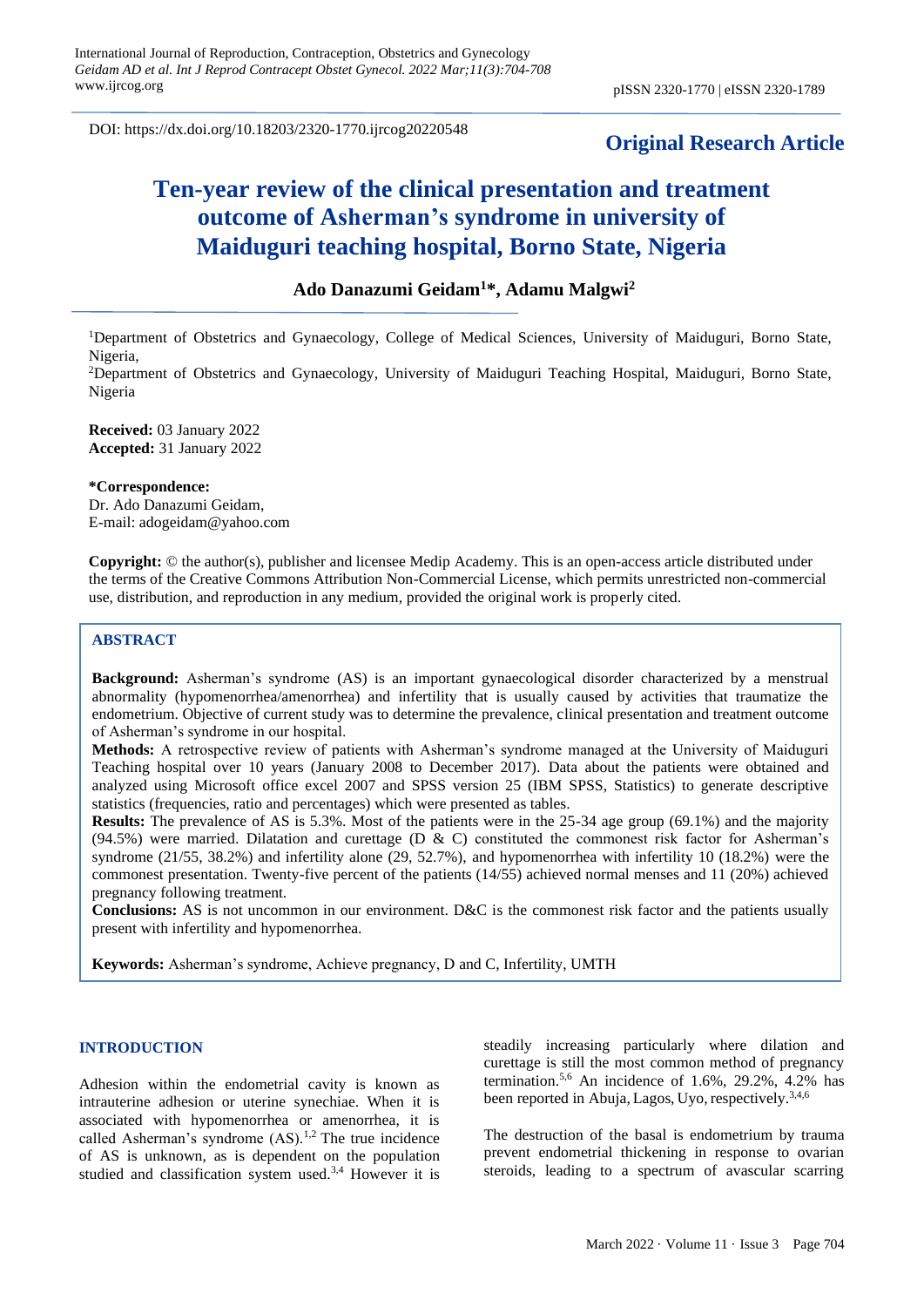which ranges from filmy adhesion, dense bands or complete obliteration.1-5 Vigorous curettage of the uterine cavity following a pregnancy complicated by infection is the commonest cause of Asherman's syndrome, 6and earlier studies have shown that intrauterine adhesion was found in 25% of women who had dilation and curettage in the postpartum period, in 30.9% following missed abortion and 40% in those that had dilatation and curettage for retained products of conception after miscarriage or retained placenta. The risk also increases with the number of dilatation and curettage performed as 16% is recorded after the first dilatation and 32% after three or more.<sup>3, 4</sup> Other documented risk factors include evacuation of hydatidiform mole, caesarean section, myomectomy, metroplasty, diagnostic curettage in a nongravid uterus, B-lynch, uterine artery embolisation, hysteroscopic surgery, insertion of intrauterine device complicated by infection, pelvic radiation, endometrial ablation, tuberculous endometritis, schistosomiasis endometritis and manual removal of placenta.<sup>1-8</sup>

The clinical presentation of patients with Asherman's syndrome include menstrual abnormalities presenting as hypomenorrhea or secondary amenorrhea, others are; lower abdominal pain, dysmenorrhea, subfertility, recurrent miscarriage, fetal malposition and adherent placenta. Diagnosis requires a high index of suspicion with hysteroscopy being the gold standard, where direct visualization under magnification of the uterine cavity is possible. Transvaginal ultrasonography/3D USS, saline infusion sonography, hysterosalpingography and Magnetic resonance Imaging are other methods of diagnosis.1 -9 The diagnostic and clinical presentation has been used by different authorities to classify Asherman's syndrome based on severity. The commonly used are classification by The American fertility society who classifies it into minimal/mild, moderate and severe, Hamou et al classify it into isthmic, marginal, central and severe. Other classifications were by Nasr et al and the former European society for hysteroscopy.<sup>10</sup> Treatment is aimed at restoring the endometrial cavity size, shape and prevention of adhesion reformation leading to normal function and possibly increasing the chances of pregnancy in patients that present with subfertility. These are achievable by direct vision-hysteroscopic adhesiolysis (gold standard) or through blind adhesiolysis. This procedure can be primary when first attempt at adhesiolysis is carried out or secondary when a repeat adhesiolysis is done.<sup>8-10</sup> Other methods include; pressure lavage under ultrasound guidance and hysterotomy with transfundal adhesiolysis. Endometrial cavity splinting is done using a paediatric Foley's catheter, intrauterine device, stent or tubing. Endometrial regeneration can be improved by cyclical estrogen/progesterone therapy and sildenafil.<sup>10</sup> Recently also, the use of amnion graft and stem cells from bone marrow and autologous menstrual blood are in small experimental women studies with remarkable results.11,12 However the degree of success depends on the severity of adhesion.<sup>1</sup>

This study is aimed at determining the prevalence, clinical presentation and treatment outcome of Asherman's syndrome in our hospital.

# **METHODS**

This was a retrospective analysis of patient's with Asherman's syndrome managed at the University of Maiduguri teaching hospital over 10 years (January 2008 to December 2017). The cases were identified using Gynaecology ward and theatre records and their case notes retrieved from the medical record department. A proforma design for the study was used to extract data from the case notes. The information extracted included demographic characteristics, the number of miscarriages, presenting complaint, predisposing factor, diagnostic tool used, management offered and outcome of the treatment. Data obtained was analyzed using Microsoft office excel 2007and SPSS version 25 (IBM SPSS, Statistics) to generate descriptive statistics (frequencies, ratio and percentages) which were presented as tables.

# **RESULTS**

During the study period, 81 patients were managed for Asherman's syndrome with 55 case files available giving a retrieval rate of 67.90%. There were 1521gynaecological surgeries during the period of the study givinga prevalence of AS of 5.3% of gynaecological operations. The sociodemographic data of the patients is shown in (Table 1). Most of the patients were in the 25-34 age group (69.1%), followed by the 35- 44 age group (18.2%). Most of the patients were married (94.5%) and a majority (34.5%).had tertiary education. Dilatation and curettage constituted the commonest risk factor for Asherman's syndrome (21/55, 38.2%), followed by myomectomy alone (11/55, 20.0%), puerperal infection 10.9% (6/55) and caesarean section 7.3% (3/55) (Table 2). Majority of the patients presented with infertility alone (29, 52.7%), hypomenorrhea and infertility 10 (18.2%) and recurrent miscarriage 5 (9.1%) (Table 3). The treatment outcome of the patients was as shown in (Table 4). Twenty-five percent of the patients (14/55) achieved normal menses and 11 (20%) achieved pregnancy. About 22 patients (40%) were lost to follow up within 6 months of treatment although 18 patients (32.7%) were followed up for one year or more (Tables 4-5).

#### **DISCUSSION**

This study revealed a prevalence of Asherman's syndrome of 5.3% with the age group 25-34 years being the commonest age group and D and C the commonest risk factor. The majority of the patients presented with infertility and 20% achieved pregnancy following treatment. The prevalence of Asherman's syndrome of 5.3% found in this study is similar to that found in Uyo, Southwestern Nigeria, higher than the 1.6% reported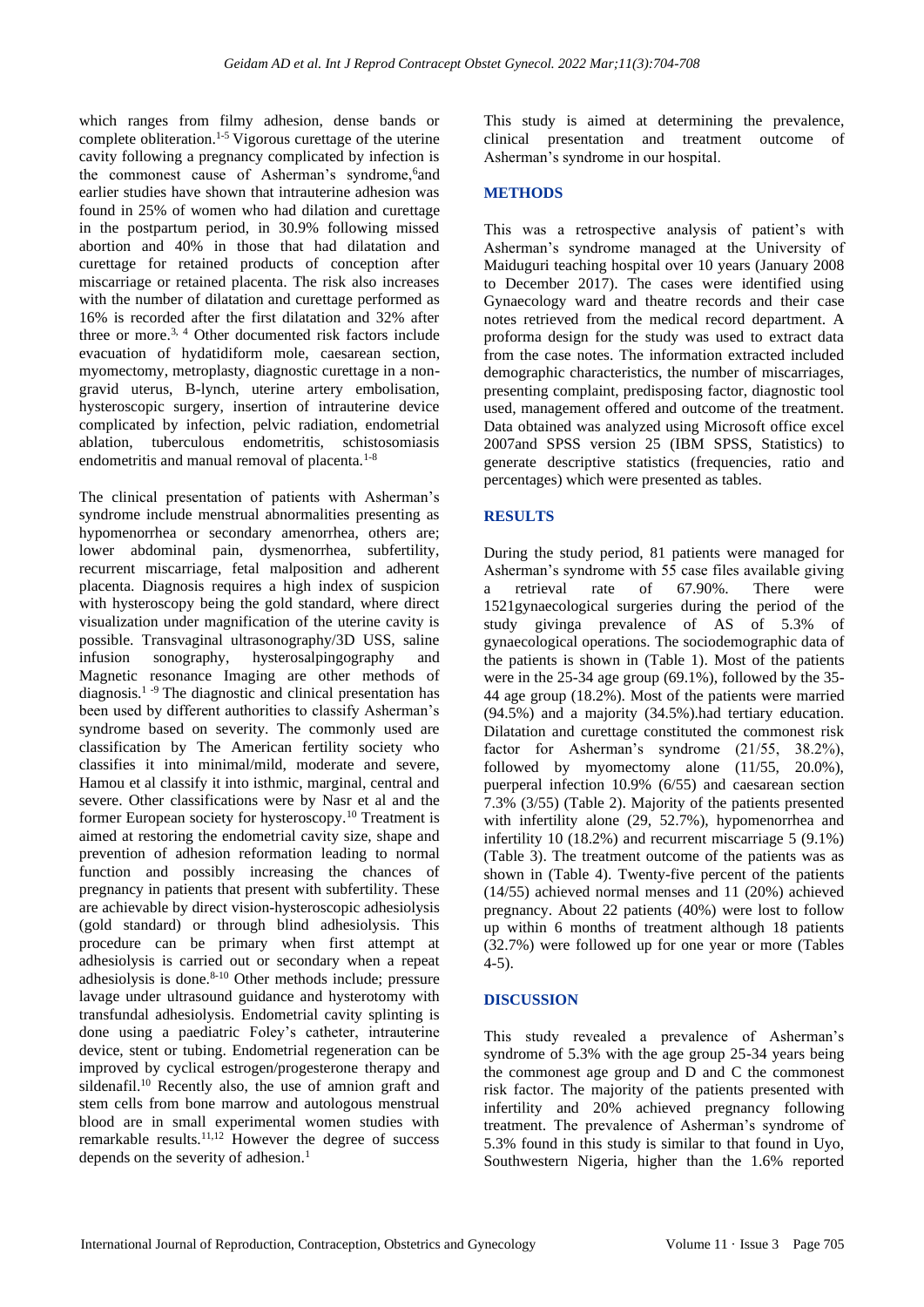from Abuja and 1.4% reported from Kano but lower than 29.2% reported from Lagos Southern Nigeria.<sup>3,4,6,13</sup>

# **Table 1: Sociodemographic characteristics of the study group.**

| <b>Parameters</b>        | N            | $\overline{\frac{9}{6}}$ |
|--------------------------|--------------|--------------------------|
| Age (years)              |              |                          |
| $15 - 24$                | 7            | 12.7                     |
| $25 - 34$                | 38           | 69.1                     |
| $35 - 44$                | 10           | 18.2                     |
| Total                    | 55           | 100.0                    |
| <b>Parity</b>            |              |                          |
| $\Omega$                 | 30           | 54.5                     |
| $1 - 4$                  | 24           | 43.6                     |
| 5 and above              | $\mathbf{1}$ | 1.8                      |
| Total                    | 55           | 100.0                    |
| <b>Marital status</b>    |              |                          |
| Single                   | 3            | 5.5                      |
| Married                  | 52           | 94.5                     |
| Total                    | 55           | 100.0                    |
| <b>Educational level</b> |              |                          |
| Primary school           | 5            | 9.1                      |
| Secondary school         | 18           | 32.7                     |
| Tertiary education       | 19           | 34.5                     |
| No formal education      | 13           | 23.6                     |
| Total                    | 55           | 100.0                    |
| <b>Miscarriages</b>      |              |                          |
| $\theta$                 | 20           | 36.4                     |
| $\mathbf{1}$             | 16           | 29.1                     |
| $\overline{c}$           | 11           | 20.0                     |
| 3                        | 8            | 14.5                     |
| Total                    | 55           | 100.0                    |

#### **Table 2: Risk factors of the patients in the study.**

| <b>Risk factors</b>              | N             | $\frac{0}{\sqrt{2}}$ |
|----------------------------------|---------------|----------------------|
| <b>Dilatation and curettage</b>  | 21            | 38.2                 |
| <b>Myomectomy</b>                | 11            | 20.0                 |
| <b>Puerperal infection</b>       |               | 10.9                 |
| Non identified                   |               | 7.3                  |
| Post caesarean section infection |               | 7.3                  |
| <b>Caesarean section</b>         |               | 7.3                  |
| Post abortal sepsis              | 3             | 5.5                  |
| PID                              | $\mathcal{D}$ | 3.6                  |
| Total                            | 55            |                      |

This varying prevalence maybe because of the variations in the populations studied and the methods of diagnosis employed. For example, hysteroscopy which is more accurate and the gold standard for diagnosis of Asherman's syndrome was used in making the diagnosis in the Lagos study that reported a high prevalence while HSG was the main tool used for making the diagnosis in our study and the study from Kano.

Similar to the reports of other studies majority of the patients in our study were in the age group 25-34 years.<sup>3,6,9</sup>

#### **Table 3: Presenting complaints of the patients.**

| <b>Presenting complaints</b>                           | N                     | $\frac{0}{\alpha}$ |
|--------------------------------------------------------|-----------------------|--------------------|
| <b>Infertility</b>                                     | 29                    | 52.7               |
| <b>Hypomenorrhea and infertility</b>                   | 10                    | 18.2               |
| <b>Recurrent miscarriages</b>                          | 5                     | 9.1                |
| Hypomenorrhea, infertility and<br>cyclical pelvic pain | 3                     | 5.5                |
| infertility and cyclical pelvic pain                   | $\mathcal{R}$         | 5.5                |
| Amenorrhea and infertility                             | $\mathcal{L}$         | 3.6                |
| <b>Hypomenorrhaa</b>                                   | $\mathcal{D}_{\cdot}$ | 3.6                |
| Amenorrhea                                             |                       | 1.8                |
| Total                                                  | 55                    |                    |

#### **Table 4: Treatment outcome of the study population.**

| <b>Outcomes</b>                                      | N  | $\frac{0}{0}$ |
|------------------------------------------------------|----|---------------|
| <b>Achieved normal menses</b>                        | 14 | 25.5          |
| <b>Achieve pregnancy</b>                             | 11 | 20.0          |
| Achieve normal menses and relief<br>in cyclical pain |    | 5.4           |
| No change in condition                               |    | 9.1           |
| Lost to follow up                                    | 22 | 40.0          |
| Total                                                | 55 |               |

#### **Table 5: Duration of follow up.**

| <b>Outcomes</b> (months) |    |       |
|--------------------------|----|-------|
| $0 - 3$                  | 12 | 21.8  |
| $\overline{4-5}$         | 21 | 38.2  |
| $6-9$                    |    | 7.3   |
| 1 year and above         | 18 | 32.7  |
| <b>Total</b>             | 55 | 100.0 |

This is the most reproductively active age group and the majority of the patients (94.5%) were married. They are therefore more likely to be pregnant and develop a pregnancy complication like abortions that can result in uterine evacuations which is a common cause of AS. The commonest risk factor for the development of AS in this study was D&C. This was similar to the reports of other studies.3,6,7,9 Endometrial injury induces ischemia and inflammatory reactions that lead to hypoxic cellular modifications and release of active substances leading to fibrosis and D&C is traumatic to the endometrium.<sup>14,15</sup> The other risk factors identified including myomectomy and caesarean sections may have operated through the same trauma to the endometrium that can occur during these procedures. Although similar to the report of Charles et al infectious complications (post abortal and puerperal infections) were found to be risk factors of AS, the role of infection in the pathogenesis of AS remains unclear and Polishuk et al reported that the development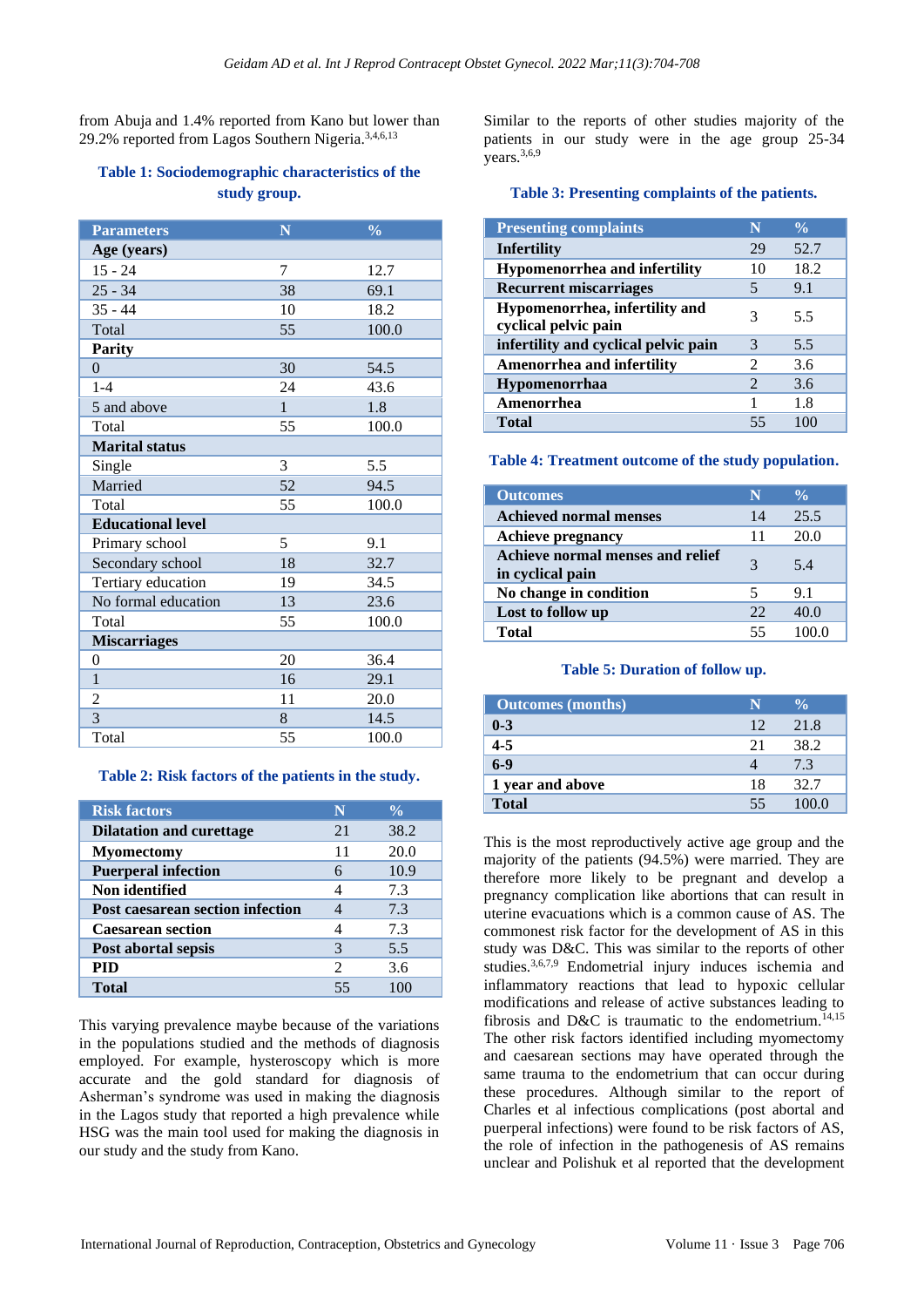of endometritis after caesarean delivery is not associated with increased incidence of AS.<sup>6,16</sup>

Patients with AS usually present with menstrual problems (hypomenorrhea or amenorrhea) and/or infertility, and similar to other studies the commonest presentation of the patients in our study was menstrual problems and/or infertility. 6,7,17 Intrauterine adhesions causereduction of the endometrial surface and therefore bleeding area leading to menstrual problems and AS is associated with endometrial trophic changes and unresponsiveness that can result in infertility. The treatment of the AS in our centre is done following a carefully developed departmental protocol that consists of D and C, insertions of size 14G Foley's catheter for 10 days, endometrial restoration with estrogen and post-operative antibiotics, although hysteroscopic resection has started in the last 2 years of the study period. Following treatment, 20% of our patients achieve pregnancy. This was higher than the 10.2% pregnancy rate reported by Opadiran et al from Abuja, Nigeria but lower than the 29% reported by Njoku et al, 27.3% reported by Shiktra et al and the 26.6% reported by Bhandari et al.6,7,18 The slightly lower pregnancy rate in our study compared to the other studies in our environment may be because 40% of our patients were lost to follow up within six of treatment although 37.2% of our patients were followed up for a year or more. Pregnancy rates ranging between 56 to 76% has been reported in patients with AS treated with hysteroscopic adhesiolysis.19,20 Hysteroscopy has become the gold standard for the treatment of AS, as it is safer and more effective compared to D and C. With a laparoscope the adhesions can be viewed directly and the magnification provided by the instrument allows accurate division of the adhesions to restore normal uterine calibre and free tubal Ostia in comparison to blind D and C.

# **CONCLUSION**

AS is not uncommon in our environment and it is usually associated with activities that result in endometrial injury. The commonest presentation is a menstrual abnormality and/or infertility which can be ameliorated with intrauterine adhesiolysis.

*Funding: No funding sources Conflict of interest: None declared Ethical approval: The study was approved by the Institutional Ethics Committee*

#### **REFERENCES**

- 1. Amenorrhea, In; Hoffman, Schoffer, Bradshaw, Schorge, Halvorson, Cunningham(ed). Williams Gynaecology, 2nd ed. United States of America: McGraw-Hill companies Inc; 2012:16;440-57.
- 2. Alex S, Wendy YC, Alan HD. In; Decherney AH, Nathan L, Laufer N, Ashley RS eds. Current diagnosis and treatment, Obstetric and gynaecology.

11th ed. United States of America: McGraw-Hill companies Inc; 2013:54;889-99.

- 3. Opadiran RO, Isah AD, Agida ET, Adewole N. Outcome of intrauterine adhesion management at a Nigerian tertiary hospital; a five year review. Int J Reprod Contracept Obstet Gynecol. 2018;7:375-9.
- 4. Ajayi A B, Afolabi B M, Ajayi V, Biobaba O, et al. Risk factors for intrauterine adhesions in a black African population. Nigerians. Gynecol Obstet. 2017; 7:436.
- 5. Chanrit P, Tawiwan P, Opas S, Usanee S. Intrauterine adhesions: causes and treatment outcomes among Thai women. J med Assoc Thai. 2016;99(10):1067- 72.
- 6. Charles N, Cahethan E, Edu E, Boniface A, John E. Risk factors and management outcome of intrauterine adhesion in a constrained socioeconomic environment: a 10 year review in the university of Calabar teaching hospital, Calabar. EJPM. 2017;4(3): 25-30.
- 7. Kwari SD, Idrisa A. Intrauterine adhesions at the university of Maiduguri teaching hospital, Maiduguri, Nigeria. A 3 year review. Trop J Obstet Gynecol. 2011;28(10):50-1.
- 8. Saroja CSM, Nankani A, El-Hamamy E. Uterine compression sutures,an update:review of efficacy, safety and complications of B-Lynch suture and other uterine compression techniques for postpartum haemorrhage. Arch Gynecol Obstet. 2010;281(4):581- 8.
- 9. Utuk N, Abasiattai A M, Asuquo O. Intrauterine adhesion in the university of Uyo teaching hospital, south-south, Nigeria. A 10 year review. Trop J Obstet Gynecol. 2019;6:39-43
- 10. Dreisler E, Kjer JJ. In Asherman's syndrome;current perspectives on diagnosis and management. Int J Women's Health. 2019;11:191-8.
- 11. Neeta S, Sujata M, Sona D. Autologous stem cell transplantation in refractory Asherman's syndrome: A novel cell based therapy. J Hum Reprod Sci. 2014; 7(2):93-8.
- 12.Changjiang L, Jia W. The study on the safety and efficacy of amnion graft for preventing the recurrence of moderate to severe intrauterine adhesions. Genes Dis. 2020;7(2):266-71.
- 13. Gaya SA, Adamu IS, Yakasai IA. Review of intrauterine adhesiolysis at the Aminu Kano Teaching Hospital, Kano, Nigeria. Ann Afr Med. 2012;11(2): 65-9.
- 14. Yu D, Wong YM, Cheong Y, Xia E, Li TC. Asherman syndrome-one century later. Fertil Steril. 2008;89:759-79.
- 15.Chen Y, Chang Y, Yao S. Role of angiogenesis in endometrial repair of patients with severe intrauterine adhesion. Int J Clin Exp Pathol. 2013;15:1343-50.
- 16. Polishuk WZ, Anteby SO, Weinstein D: Puerperal endometritis and intrauterine adhesions. Int Surg. 1975;60:418-20.
- 17. Abiodun OM, Balogun OR, Fawole AA. Aetiology, clinical features and treatment outcome of intrauterine